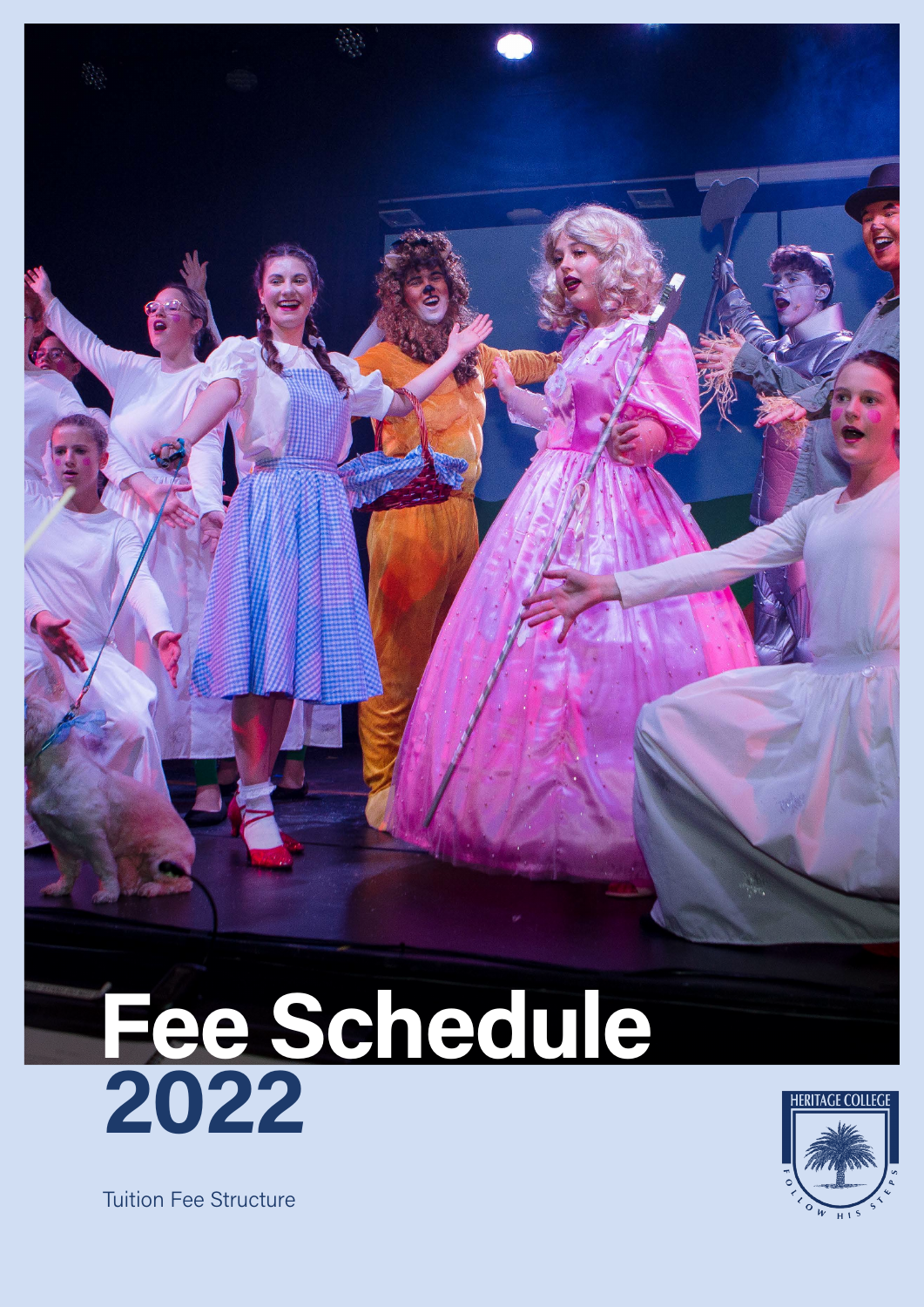**2% early payment discount**

# **Tuition Fee Structure 2022**

**One of the objectives of Heritage College is "to operate the College in a manner which makes it accessible to as many Christadelphian children as practicable".** 

To achieve this we balance affordable education with the cost of providing quality facilities, staff and resources.

The 2022 fee schedule takes into account changes in salaries, business costs (eg insurance), IT, facilities and maintenance costs for existing building and equipment across the whole of the College.

### **FACTS Online Payment Plan**

2022 fees will be processed in FACTS and invites sent to establish payment plans during January.



# Fee Schedule

| <b>Fees Per Year</b> | <b>Discount</b> | Primary<br>(Foundation) | <b>Primary</b><br>(Year 1-3) | Primary<br>(Year 4-6) | Secondary<br>(Year 7-9) | Secondary<br>(Year 10-12) |
|----------------------|-----------------|-------------------------|------------------------------|-----------------------|-------------------------|---------------------------|
| <b>Standard Fees</b> |                 |                         |                              |                       |                         |                           |
| 1st Child            |                 | \$2,720                 | \$3,120                      | \$3,500               | \$3,840                 | \$4,830                   |
| 2nd Child            | 20%             | \$2,176                 | \$2,496                      | \$2,800               | \$3,072                 | \$3,864                   |
| 3rd Child            | 40%             | \$1,632                 | \$1,872                      | \$2,100               | \$2,304                 | \$2,898                   |
| 4th Child            | 60%             | \$1,088                 | \$1,248                      | \$1,400               | \$1,536                 | \$1,932                   |
| 5th Child            | 80%             | \$544                   | \$624                        | \$700                 | \$768                   | \$966                     |
| School Card          |                 | \$1,088                 | \$1,248                      | \$1,400               | \$1,536                 | \$1,932                   |

# Voluntary Building Contribution

| <b>Family Income</b>      | Recommended<br>(per child) |  |
|---------------------------|----------------------------|--|
| Over \$120,000pa          | \$1,407                    |  |
| Over \$90,000pa           | \$1,029                    |  |
| Less than \$90,000pa      | \$389                      |  |
| School Card Discount Rate | \$105                      |  |

# Other Service Charges

- **• After School Sports** Some activities may incur additional charges.
- **• Book Levy** Secondary students only, to contribute to the maintenance of class sets of text books (Yr 7-9 \$125; Yr 10 \$135, Yr 11-12 students to be charged the cost of text books specific to their subject choice.)
- **• Bus Fees** Bus students only, to contribute to the cost of bus transport (\$134 per term, \$536 per year)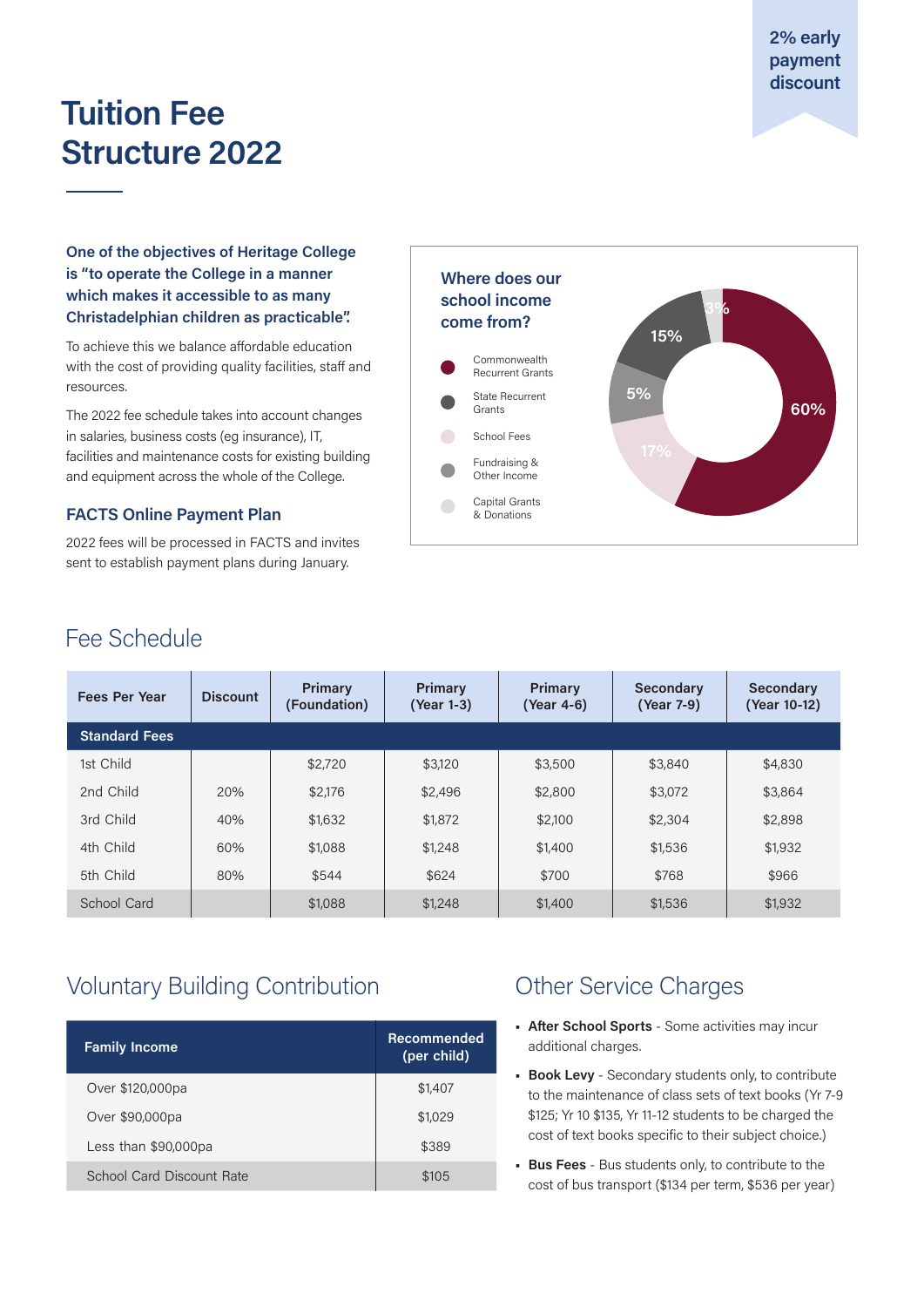#### **Included in the Tuiton Fees 2022**

All costs associated with the general curriculum (including primary swimming tuition, specialist physical education training) are included in the school tuition fees. Information Learning Technologies used by students (laptops, tablet devices, robotics equipment, cloud storage etc) are also included.

The cost of camps and excursions linked to the curriculum and organised by the College are included in the school tuition fees.

All curriculum music programs and activities (lessons and instrument provision) are included in fees. Private music tuition on school premises is separate from school curriculum activities and therefore fees are private arrangements between tutors and parents.

#### **Early Payment Discounts**

A discount of 2% of tuition fees will be given when the full year's fees are paid within two weeks of the account being issued. The discount is only applicable to families paying Standard Fees.

#### **School Card Scheme & Family Assistance**

Heritage College is a low fee school and fees are set at a level to enable all families to attend. The College Council aims to maintain fees as low as possible without compromising student learning or required facilities.

To help families, the College uses the "State Government School Card System" – if a family has a low income under a certain limit, the College will allow them a significant discount off the standard fees.

If an application is made for the heavily discounted "School Card Scheme" level of fees, a fresh application is made every year. The household income cut off level for obtaining a discount each year under the School Card changes every year (ie usually a small increase in household income considered for eligibility). Parents considering this option can find out more about eligibility and how to apply by going to the SA Govt website, www.sa.gov.au and looking for "school card" information.

Where a family has a low income which is above the "State Government School Card" eligibility amount, or may be experiencing hardship, assistance may still be considered.

If parents are not eligible for a discount through the School Card Scheme, and have genuine difficulties in paying fees, we encourage them to discuss the matter confidentially with the Finance Manager. A "Fee Remission Application" form must be completed, discussed with the applicant and assessed before any discount may be approved.

#### **Equipment Deposit**

A fee is charged to a parent's account of students in years 10-12 for the use of a laptop provided by the school as a bond against damage to the device. The bond may be used for repairs to the laptop that arise as a result of the student's handling. This bond will be credited back to the parent's account at the conclusion of the students schooling and return of the laptop in good working order. Please note IT devices are inspected regularly and damage will be investigated. If a student is deemed to have caused or contributed to computer damage, an invoice for repairs will be raised for parent payment.

#### **Building Fund (Voluntary)**

Although voluntary, all parents are encouraged to contribute to this fund – all donations are tax deductible.

Contributions to the building fund are essential for the College to maintain or improve its facilities and amenities, and may also assist asset replacement where required.

#### **Bus Fares**

Bus fares are \$134 per term per child. This fee is heavily subsidised by the College. Payment of bus fares in full is required for all students who travel on a College bus regardless of how often they travel.

#### **Billing Arrangements**

School fee accounts are sent to parents at the beginning of Term 1 through the online fees app (FACTS). All parents are expected to setup a payment plan by bank direct debit or credit card using FACTS. Please contact the Finance Manager to discuss alternate arrangements if you are unable to access FACTS.

#### **New Students**

A fee of \$700 is payable when enrolment is confirmed. The deposit will be retained on account by the College and credited back on the final account of the child's education at Heritage College. Any outstanding fees or charges on account at this time will be deducted from the holding deposit before being returned.

### **Notice of Withdrawal**

The College asks parents to understand that commitments to teachers, salaries and other expenses are planned and made in advance, for educating a student for a full year.

Because of this Heritage College, in line with practice by schools across Australia, requires a full term's notice prior to withdrawing a student from the College. If less than a term's notice is given, a term's full fee per student will be charged, unless exceptional circumstances apply.

For the avoidance of doubt, a full term's notice is considered to be notice given before the first day of a term regarding the following term (eg a student will not attend from Term 3 on; notice is given of withdrawal before the first day of Term 2, unless there are extenuating circumstances that the College may consider).